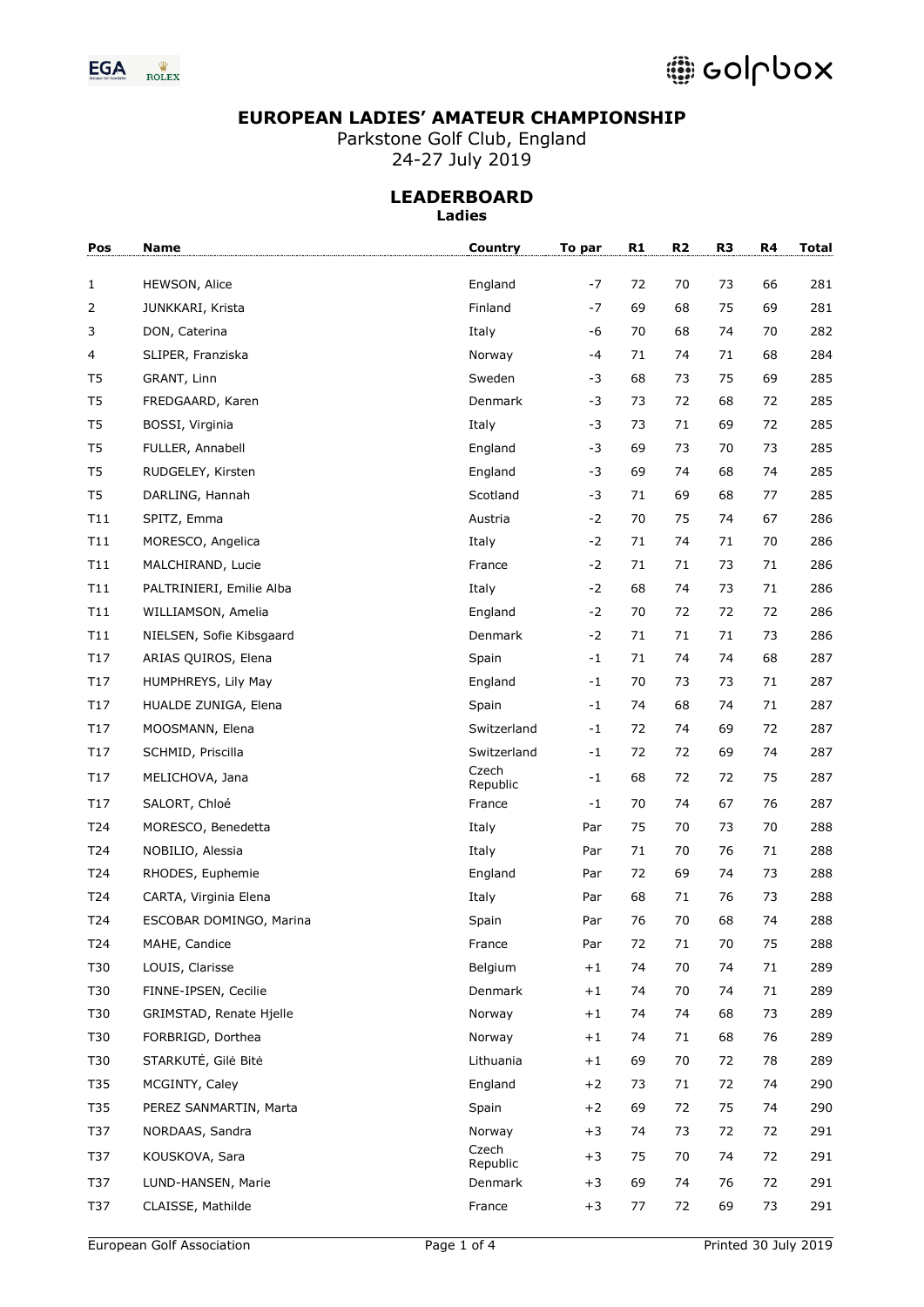

Parkstone Golf Club, England 24-27 July 2019

| Pos        | <b>Name</b>                     | Country           | To par | R <sub>1</sub> | R <sub>2</sub> | R3 | R4 | <b>Total</b> |
|------------|---------------------------------|-------------------|--------|----------------|----------------|----|----|--------------|
| T37        | SCHMIDT, Sarina                 | Germany           | $+3$   | 74             | 73             | 71 | 73 | 291          |
| T37        | TAYLOR, Amy                     | England           | $+3$   | 76             | 74             | 67 | 74 | 291          |
| T37        | NORMANN, Anne                   | Denmark           | $+3$   | 74             | 70             | 71 | 76 | 291          |
| T44        | MÜHLBAUER, Katharina            | Austria           | $+4$   | 71             | 76             | 71 | 74 | 292          |
| T44        | FANALI, Alessandra              | Italy             | $+4$   | 71             | 69             | 73 | 79 | 292          |
| T46        | WALSH, Lauren                   | Ireland (a)       | $+5$   | 75             | 75             | 71 | 72 | 293          |
| T46        | DUMEZ, Gala                     | France            | $+5$   | 77             | 67             | 77 | 72 | 293          |
| T46        | PALACIOS, Carlota               | Spain             | $+5$   | 73             | 76             | 70 | 74 | 293          |
| T46        | TEJEDO, Carla                   | Spain             | $+5$   | 76             | 70             | 72 | 75 | 293          |
| <b>T50</b> | FRIC, Inja                      | Slovenia          | $+6$   | 76             | 71             | 72 | 75 | 294          |
| T50        | FERNANDEZ GARCIA-POGGIO, Blanca | Spain             | $+6$   | 73             | 74             | 72 | 75 | 294          |
| T50        | LAU, Lois                       | France            | $+6$   | 69             | 75             | 71 | 79 | 294          |
| T50        | LETH-NISSEN, Amalie             | Denmark           | $+6$   | 66             | 73             | 75 | 80 | 294          |
| T50        | TIAN, Xiaolin                   | China             | $+6$   | 70             | 70             | 73 | 81 | 294          |
| 55         | HILTUNEN, Kerttu                | Finland           | $+7$   | 78             | 72             | 70 | 75 | 295          |
| T56        | MCWILLIAM, Shannon              | Scotland          | $+8$   | 76             | 74             | 69 | 77 | 296          |
| T56        | WARDLE, Isobel                  | England           | $+8$   | 75             | 71             | 73 | 77 | 296          |
| 58         | GRANT, Paula                    | Ireland (a)       | $+9$   | 73             | 74             | 74 | 76 | 297          |
| T59        | SOHIER, Anouk                   | Netherlands       | $+10$  | 77             | 71             | 73 | 77 | 298          |
| T59        | TUKIAINEN, Emilia               | Finland           | $+10$  | 74             | 75             | 70 | 79 | 298          |
| 61         | KRISTINSDOTTIR, Ragnhildur      | Iceland           | $+12$  | 75             | 70             | 75 | 80 | 300          |
| MC         | SLATER, Nicola                  | England           | $+6$   | 76             | 74             | 72 |    | 222          |
| MC         | HOLMSLYKKE, Linette             | Denmark           | $+6$   | 78             | 71             | 73 |    | 222          |
| MC         | DELAVALLADE, Mathilde           | France            | $+6$   | 79             | 69             | 74 |    | 222          |
| MC         | DE CORTE, Charlotte             | Belgium           | $+6$   | 73             | 74             | 75 |    | 222          |
| MC         | MACGARVIE, Hazel                | Scotland          | $+6$   | 72             | 74             | 76 |    | 222          |
| MC         | TOSCANO BORRERO, Mª Teresa      | Spain             | $+7$   | 80             | 74             | 69 |    | 223          |
| MC         | GARCIA, Sofia                   | Paraguay          | $+7$   | 78             | 75             | 70 |    | 223          |
| MC         | HOLPFER, Isabella               | Austria           | $+7$   | 74             | 79             | 70 |    | 223          |
| МC         | RIIHIJARVI, Kiira               | Finland           | $+7$   | 78             | 72             | 73 |    | 223          |
| МC         | ESCAURIZA, Maria                | Paraguay          | $+7$   | 76             | 74             | 73 |    | 223          |
| МC         | PELAEZ TRIVIÑO, Ana             | Spain             | $+7$   | 74             | 76             | 73 |    | 223          |
| МC         | KRAUTER, Aline                  | Germany           | $+7$   | 73             | 72             | 78 |    | 223          |
| МC         | MACKOVA, Patricie               | Czech<br>Republic | $+8$   | 76             | 79             | 69 |    | 224          |
| МC         | O'CONNOR, Katherine             | Wales             | $+8$   | 78             | 73             | 73 |    | 224          |
| МC         | WILSON, Annabel                 | Ireland (a)       | $+8$   | 75             | 76             | 73 |    | 224          |
| МC         | NORRIS, Kathryn                 | Australia         | $+8$   | 75             | 76             | 73 |    | 224          |
| МC         | THOMSEN, Puk Lyng               | Denmark           | $+8$   | 78             | 72             | 74 |    | 224          |
| МC         | MALAKHOVA, Ekaterina            | Russia            | $+8$   | 76             | 74             | 74 |    | 224          |
| МC         | HEATH, Charlotte                | England           | $+8$   | 75             | 75             | 74 |    | 224          |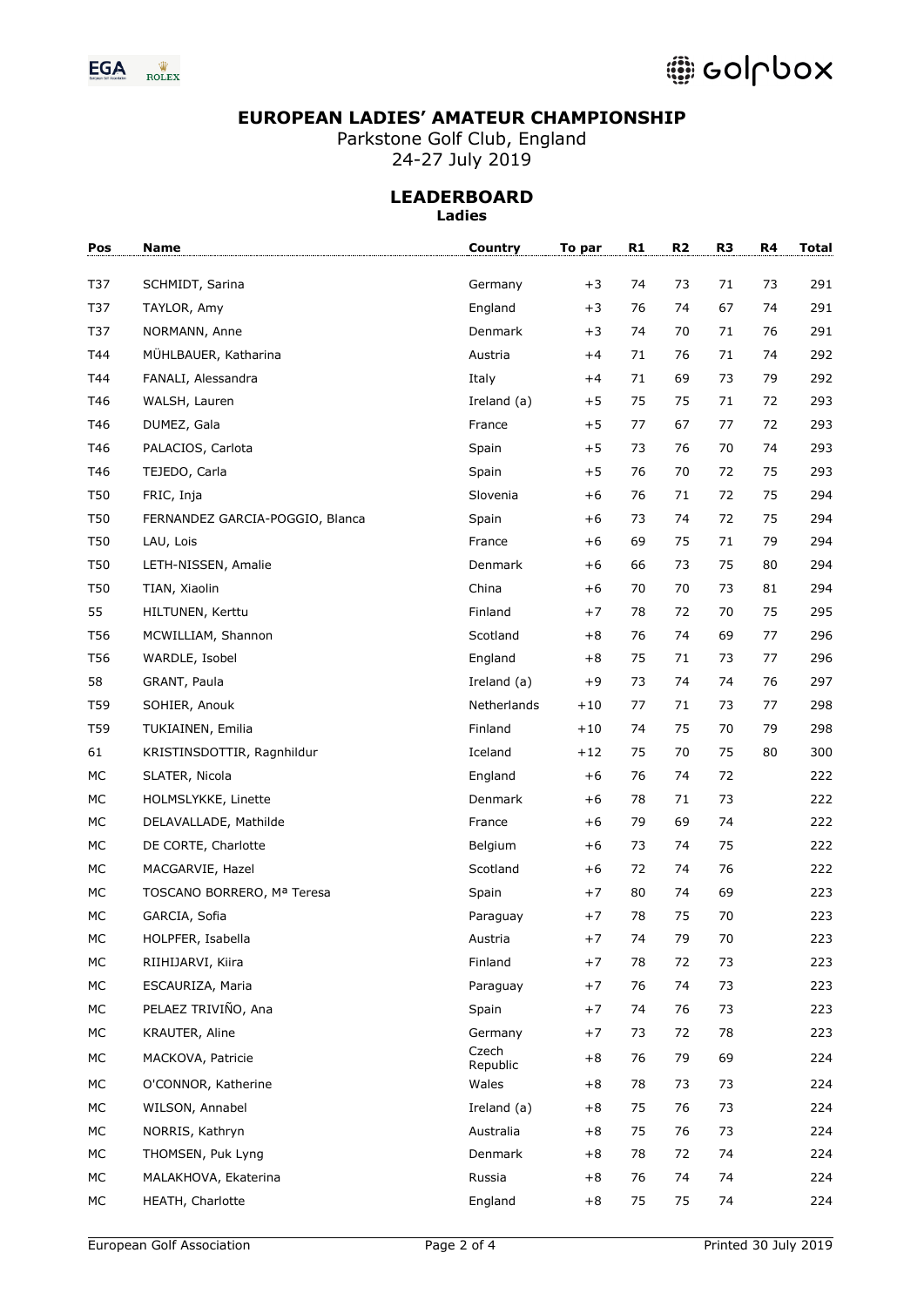

Parkstone Golf Club, England 24-27 July 2019

| Pos  | Name                     | Country     | To par | R1 | R <sub>2</sub> | R <sub>3</sub> | R4 | <b>Total</b> |
|------|--------------------------|-------------|--------|----|----------------|----------------|----|--------------|
| МC   | OLANKITKUNCHAI, Virunpat | Thailand    | +9     | 77 | 80             | 68             |    | 225          |
| MC   | OLMOS ROS, Raquel        | Spain       | +9     | 78 | 78             | 69             |    | 225          |
| MC   | BOLČÍKOVÁ, Anika         | Slovakia    | $+9$   | 76 | 80             | 69             |    | 225          |
| MC   | BONTAN, Zhen             | Netherlands | +9     | 71 | 84             | 70             |    | 225          |
| MC   | KNECHT, Vanessa          | Switzerland | $+9$   | 75 | 78             | 72             |    | 225          |
| MC   | FULLER, Samantha         | England     | $+9$   | 73 | 80             | 72             |    | 225          |
| MC   | BARRETT, Daniella        | Finland     | $+10$  | 78 | 78             | 70             |    | 226          |
| MC   | WHITEHEAD, Caitlin       | England     | $+10$  | 77 | 75             | 74             |    | 226          |
| MC   | MANZALINI, Clara         | Italy       | $+10$  | 77 | 74             | 75             |    | 226          |
| MC   | LIAUTIER, Charlotte      | France      | $+10$  | 73 | 78             | 75             |    | 226          |
| MC   | ZANUSSO, Anna            | Italy       | $+10$  | 77 | 71             | 78             |    | 226          |
| MC   | KATARINA, Drocarova      | Slovakia    | $+11$  | 77 | 79             | 71             |    | 227          |
| MC   | NIELSEN, Cecilie B S     | Denmark     | $+11$  | 81 | 74             | 72             |    | 227          |
| MC   | MORRIS, Bethan           | Wales       | $+11$  | 78 | 76             | 73             |    | 227          |
| MC   | GOADBY, Chloe            | Scotland    | $+11$  | 75 | 78             | 74             |    | 227          |
| MC   | MACK, Polly              | Germany     | $+11$  | 75 | 77             | 75             |    | 227          |
| MC   | BERGNER, Ava             | Germany     | $+11$  | 76 | 75             | 76             |    | 227          |
| MC   | JUMAGULOVA, Rivekka      | Kazakhstan  | $+11$  | 72 | 77             | 78             |    | 227          |
| MC   | HUME, Ellen              | England     | $+12$  | 81 | 77             | 70             |    | 228          |
| MC   | FARINA, Ludovica         | Italy       | $+12$  | 76 | 82             | 70             |    | 228          |
| MC   | GOWER, Ellie             | England     | $+12$  | 76 | 79             | 73             |    | 228          |
| MC   | ARMBRUESTER, Natalie     | Switzerland | $+13$  | 80 | 76             | 73             |    | 229          |
| MC   | GARCÍA-LLORCA, Marta     | Spain       | $+13$  | 72 | 80             | 77             |    | 229          |
| MC   | HUND, Viktoria           | Germany     | $+13$  | 79 | 72             | 78             |    | 229          |
| MC   | ALLEN, Emma              | England     | $+13$  | 77 | 73             | 79             |    | 229          |
| MC   | HEČKOVÁ, Natália         | Slovakia    | $+14$  | 79 | 79             | 72             |    | 230          |
| MC   | BAILEY, Lianna           | England     | $+14$  | 77 | 78             | 75             |    | 230          |
| MC   | LAU, Ashley Jen Wen      | Malaysia    | $+14$  | 79 | 75             | 76             |    | 230          |
| $MC$ | CORBI, Maria Vittoria    | Italy       | $+14$  | 79 | 74             | 77             |    | 230          |
| МC   | MARTIN, Nieves           | Spain       | $+15$  | 76 | 83             | 72             |    | 231          |
| МC   | VIDEN, Corinne           | Sweden      | $+15$  | 83 | 74             | 74             |    | 231          |
| МC   | BECHT, Rebecca           | Belgium     | $+15$  | 78 | 79             | 74             |    | 231          |
| МC   | BYRNE, Sara              | Ireland (a) | $+15$  | 80 | 75             | 76             |    | 231          |
| МC   | MARFA, Paz               | Spain       | $+15$  | 82 | 71             | 78             |    | 231          |
| МC   | MEEKERS, Romy            | Netherlands | $+15$  | 79 | 73             | 79             |    | 231          |
| МC   | BRENNAN, Emily           | England     | $+15$  | 77 | 74             | 80             |    | 231          |
| МC   | DANIELSSON, Christine    | Sweden      | $+16$  | 82 | 78             | 72             |    | 232          |
| МC   | SELDEMIROVA, Sofia       | Bulgaria    | +16    | 80 | 76             | 76             |    | 232          |
| МC   | DUNCAN, Louise           | Scotland    | $+16$  | 75 | 79             | 78             |    | 232          |
| МC   | GAINER, Cara             | England     | $+16$  | 74 | 79             | 79             |    | 232          |